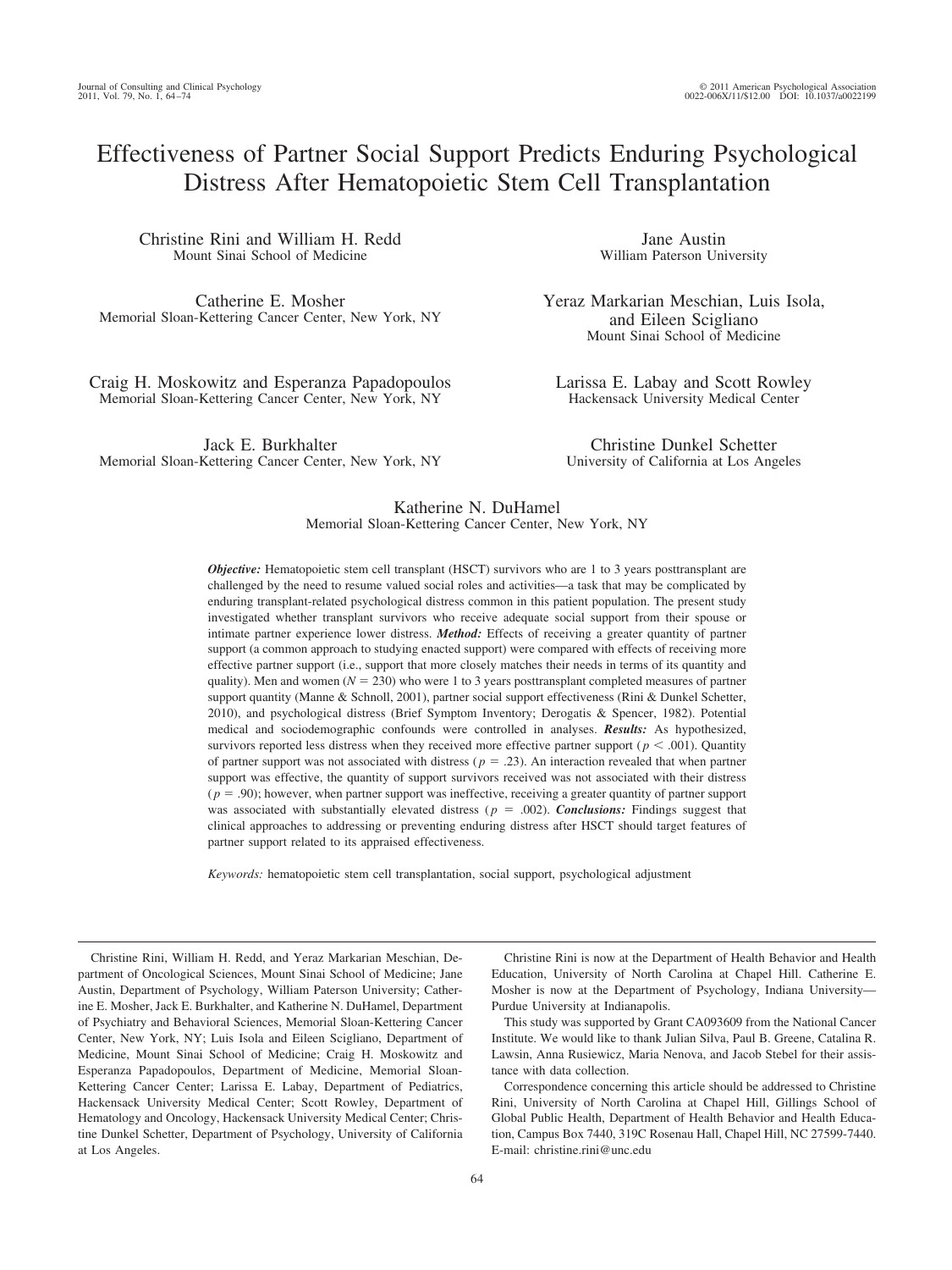Hematopoietic stem cell transplantation (HSCT) is an aggressive treatment for hematological and lymphatic cancers along with a growing number of other diseases (Copelan, 2006). It usually involves a lengthy hospitalization that begins with a potentially lethal regimen of high-dose chemotherapy (sometimes with total body irradiation), followed by a life-saving infusion of bloodproducing stem cells. Patients and their caregivers must cope with numerous medical and psychosocial challenges, including distressing medical procedures (e.g., protective isolation due to immunosuppression), risk for life-threatening complications (e.g., graft versus host disease [GvHD], infections, organ toxicities, relapse, secondary cancers), acute and chronic side effects (e.g., immunosuppression, sexual dysfunction, occupational disability, negative body image, fatigue, cognitive impairment), and practical problems (e.g., ongoing medical care, disrupted family and work roles, difficulties with social reintegration, financial difficulties; Andrykowski & McQuellon, 1999; Bevans, Mitchell, & Marden, 2008; Copelan, 2006; Syrjala, Kurland, Abrams, Sanders, & Heiman, 2008; Wingard, Vogelsang, & Deeg, 2002).

Transplant recipients are also at risk for clinical and subclinical distress, including symptoms of depression and anxiety as well as more general forms of distress such as those related to existential concerns and loneliness (e.g., Rusiewicz et al., 2008; see Mosher, Redd, Rini, Burkhalter, & DuHamel, 2009, for a review). On average, distress peaks around the time of HSCT and then declines in the year thereafter (Broers, Kaptein, Le Cessie, Fibbee, & Hengeveld, 2000; Keogh, O'Riordan, McNamara, Duggan, & McCann, 1998; Syrjala et al., 2004). However, this trajectory does not describe all transplant recipients equally well; although estimates vary, on average their distress is higher than that of healthy controls, and up to 40% of survivors report distress even years after transplant (Andrykowski et al., 2005; Bishop, 2008; Broers et al., 2000; McQuellon et al., 1998; Syrjala, Chapko, Vitaliano, Cummings, & Sullivan, 1993; Syrjala et al., 2004; see Hoodin, Harper, & Posluszny, 2010, and Mosher et al., 2009, for reviews).

Research has identified various sociodemographic and medical predictors of elevated distress among transplant recipients, including worse pretransplant psychological adjustment (e.g., Broers et al., 2000; Syrjala et al., 1993), poor posttransplant physical functioning (Broers et al., 2000), being female (Syrjala et al., 2004), and having chronic GvHD (Syrjala et al., 1993, 2004; see Hoodin et al., 2010, for a more complete listing). In addition, although some studies have reported modest or minimal effects of social support (Molassiotis, van den Akker, & Boughton, 1997), most evidence has shown that it is associated with psychological adjustment to transplant (e.g., Frick, Ramm, et al., 2006; Hochhausen et al., 2007; Jacobsen et al., 2002; Jenks Kettmann & Altmaier, 2008; Syrjala et al., 2004; Wells, Booth-Jones, & Jacobsen, 2009). For instance, transplant recipients with more negative perceptions of pretransplant support have more depressive symptoms posttransplant (Jenks Kettmann & Altmaier, 2008; Syrjala et al., 2004), and they report worse posttransplant quality of life (Hochhausen et al., 2007). Fewer studies have measured social support posttransplant, but one study linked lower posttransplant support with greater posttraumatic stress symptomatology (Widows, Jacobsen, & Fields, 2000).

There is also evidence that HSCT can have long-lasting detrimental effects on transplant recipients' relationship with their spouse or intimate partner (Andrykowski et al., 2005). This evidence is notable because most transplant recipients name their partner as their primary caregiver (e.g., Eldredge et al., 2006; Fife, Monahan, Abonour, Wood, & Stump, 2009; Frick, Rieg-Appleson, Tyroller, & Bumeder, 2006; Siston et al., 2001; Stetz, McDonald, & Compton, 1996). Thus, like psychosocial stress more generally (Rini & Dunkel Schetter, 2010), this challenging treatment has the potential to undermine a critical source of social support for transplant recipients, with implications for their posttransplant psychological recovery. Taken together, this evidence highlights a pressing need for a more in-depth understanding of social support within the intimate relationships of transplant survivors. Such research should focus specifically on partner support rather than measuring support aggregated across multiple support providers (e.g., family members or unspecified close others), as past research has done.

Guided by the foregoing, the present study investigated partner support as a predictor of distress among transplant survivors. We focused on posttransplant partner support among survivors who were 1 to 3 years posttransplant, which allowed us to investigate a time frame during which enduring elevated distress is likely to hinder a critical turning point in recovery from HSCT. Specifically, 1 year posttransplant is a psychological milestone at which many survivors turn their attention to resuming valued roles and activities—a key task in long-term recovery, and one that can be stressful for both survivors and their loved ones (Lee, 2008; McQuellon et al., 1998). We also sought to address two shortcomings of existing research that limit its usefulness for guiding development of interventions. First, as noted above, existing studies have investigated support aggregated across multiple support providers (e.g., Frick, Ramm, et al., 2006; Heinonen et al., 2001; Hochhausen et al., 2007; Jacobsen et al., 2002; Jenks Kettmann & Altmaier, 2008; Molassiotis et al., 1997; Wells et al., 2009). In our view, research focused on partner support would provide a strong foundation for the development of effective social support interventions because it would enable them to target support from the most likely main support provider.

Second, most existing studies have investigated perceived social support (i.e., the extent to which it is perceived to be available if needed; e.g., Heinonen et al., 2001; Hochhausen et al., 2007; Jacobsen et al., 2002; Jenks Kettmann & Altmaier, 2008; Wells et al., 2009). Findings from these studies are relatively unhelpful for guiding interventions because they provide little information about support behaviors that should be promoted or addressed. Even past studies that investigated a more behavioral aspect of support (i.e., enacted support) are not optimally useful because they have applied a traditional measurement approach in which a greater quantity of social support is conceptualized as representing better support—that is, more plentiful resources for the recipient. Yet, because of individual differences in skill, motivation, and ability to overcome their own burdens, some partners are less likely than others to provide support that truly helps transplant recipients cope effectively with their treatment. Partners do not always understand the best way to help or, if they do, they may not implement it effectively.

Indeed, many transplant recipients report instances of ineffective or problematic support from their partner and others. For instance, Andrykowski et al. (1999) found that many survivors report concerns related to others not understanding their needs (56% of survivors), others not knowing what to say to them or how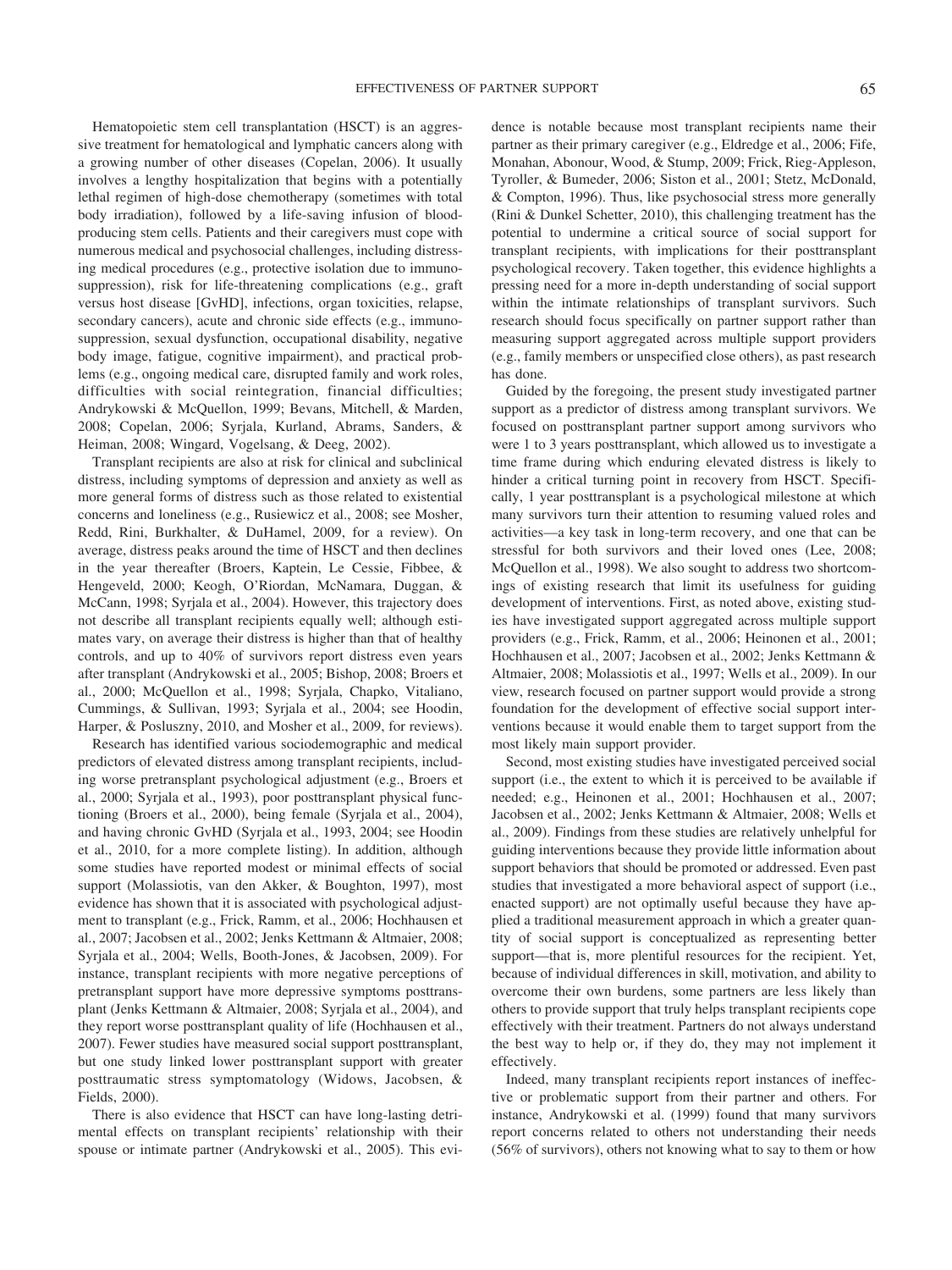to treat them (51%), others being overprotective (49%), and problems communicating with their spouse or partner (49%). General concerns about the effect of transplant on their relationship with their partner are also prevalent (46%). At the same time, transplant recipients rely on their partner for various types of support, and partner support has the potential to be a valuable resource for helping them cope with survivorship issues such as long-term and late effects of transplant, continuing medical follow-up, and complex self-care routines such as those related to screening (Rizzo et al., 2006).

In sum, social support attempts are not always successful at providing their intended benefit from the perspective of the recipient. In the present study we applied a theoretical framework that explicitly considers features of social support attempts associated with recipients' appraisals of their effectiveness. Specifically, the *social support effectiveness* framework (Rini & Dunkel Schetter, 2010) enables investigation of the effectiveness of social support attempts made by a specific provider, with effective support defined as emotional, informational, and instrumental support appraised by recipients as providing a good match for their needs in terms of their amount and type, not being difficult to obtain, being skillfully delivered, and not negatively influencing their selfconcept. In our research investigating social support effectiveness in pregnancy, we found that women who received more effective partner support in early pregnancy reported lower concurrent prenatal anxiety as well as lower prenatal anxiety in later pregnancy (Rini, Dunkel Schetter, Glynn, Hobel, & Sandman, 2006).

In sum, in the present study we investigated associations between partner support and transplant survivors' distress, evaluating the value of differentiating between the quantity of partner support ( *partner support quantity*) and its effectiveness ( *partner social support effectiveness* or *partner SSE*) in order to provide useful information to guide development of interventions. Participants were 230 men and women who were 1 to 3 years posttransplant. We hypothesized that more effective partner support (i.e., greater partner SSE) would predict lower survivor distress. We also hypothesized that the association between partner support quantity and survivors' distress would be moderated by partner SSE. Specifically, we hypothesized that receiving a greater quantity of partner support would be associated with lower survivor distress only for survivors whose partner provided effective support. In contrast, we hypothesized that receiving a greater quantity of partner support from a partner who provided ineffective support would be associated with greater survivor distress.

# **Method**

# **Participants and Procedure**

The sample was composed of 230 HSCT survivors who participated in screening for a randomized controlled trial testing a cognitive behavioral intervention for distressed HSCT survivors (DuHamel et al., 2010). They had not begun the intervention at the time of data collection, nor were they required to meet the trial's distress-related criteria to be included in these analyses. Potential participants were identified through oncologists and patient databases at three hospitals in the Northeastern United States, mailed a recruitment letter and study materials (including an informed consent form), and telephoned to verify their eligibility and interest. Seven hundred and fifty-one survivors were prescreened to evaluate whether they met criteria for entry into screening: They had to be at least 18 years old, English speaking, and 1 to 3 years posttransplant. They were excluded from screening if they were awaiting another transplant  $(n = 15)$ , because such patients face different psychosocial challenges than do patients who have successfully completed transplant. They were also excluded if language barriers prevented them from completing consent procedures and study measures  $(n = 43)$ . Eligible survivors who agreed to participate completed a mailed questionnaire and a telephone interview conducted by a trained research assistant. Consent was obtained at the beginning of the interview. The questionnaire and interview each took about 60 min to complete and included measures for the present study as well as other psychosocial measures not reported here. Of the 498 survivors who met criteria for parent study screening, 452 (91%) consented to screening, and 328 (73%) of these participants subsequently completed the screening interview and questionnaire. The other 118 were lost to contact  $(n =$ 48), withdrew from the study  $(n = 28)$ , became ineligible (e.g., due to relapse;  $n = 10$ ), or did not complete the measures before the study ended ( $n = 26$ ). Most of the 328 participants ( $n = 303, 92\%$ ) provided necessary medical data through medical record review. Of these 303 participants, 230 (76%) were married, cohabiting, or had a main intimate partner and were therefore included in the present study. The institutional review boards at all three institutions approved the study.

# **Measures**

**Partner support quantity.** Partner support quantity was assessed with the eight-item Partner Responses to Cancer Inventory (Manne & Schnoll, 2001), which measures the frequency with which partners provide specific types of informational, instrumental, and emotional support (e.g., "comforted me by showing me some physical affection") in the prior month. Responses are made on a scale from  $1 = never$  *responds this way* to  $4 =$  *often responds this way* (with behaviors that have not occurred coded as "not applicable"). Items are averaged, and higher scores indicate a greater quantity of support received in the prior month (Cronbach's  $\alpha = .82$ ).

Partner social support effectiveness. Partner social support effectiveness was assessed with the 25-item Social Support Effectiveness–Questionnaire (Rini & Dunkel Schetter, 2010). For each of three types of partner support (emotional, informational, instrumental), participants read a brief description of the type of support then respond to questions assessing (a) how well the quantity of the support matched the amount needed  $(0 = \text{very poor})$ to  $4 = excellent$ ; (b) the extent to which the respondent wished it had been different somehow  $(0 = not at all to 4 = extremely)$ ; (c) the extent to which it was perceived to have been provided skillfully  $(0 = not at all to 4 = extremely)$ ; (d) how difficult it was to get  $(0 = never to 4 = always)$ ; and (e) whether the partner ever offered the support without being asked  $(0 = never to 4 = always)$ . An additional 10 items assess unintended negative byproducts of receiving support (e.g., feelings of guilt or indebtedness;  $0 = yes$ and  $2 = no$ ). Responses focus on support provided in the prior 3 months. Total scores can range from 0 to 80, with higher scores indicating more effective support during that time period (Cronbach's  $\alpha = .95$ ).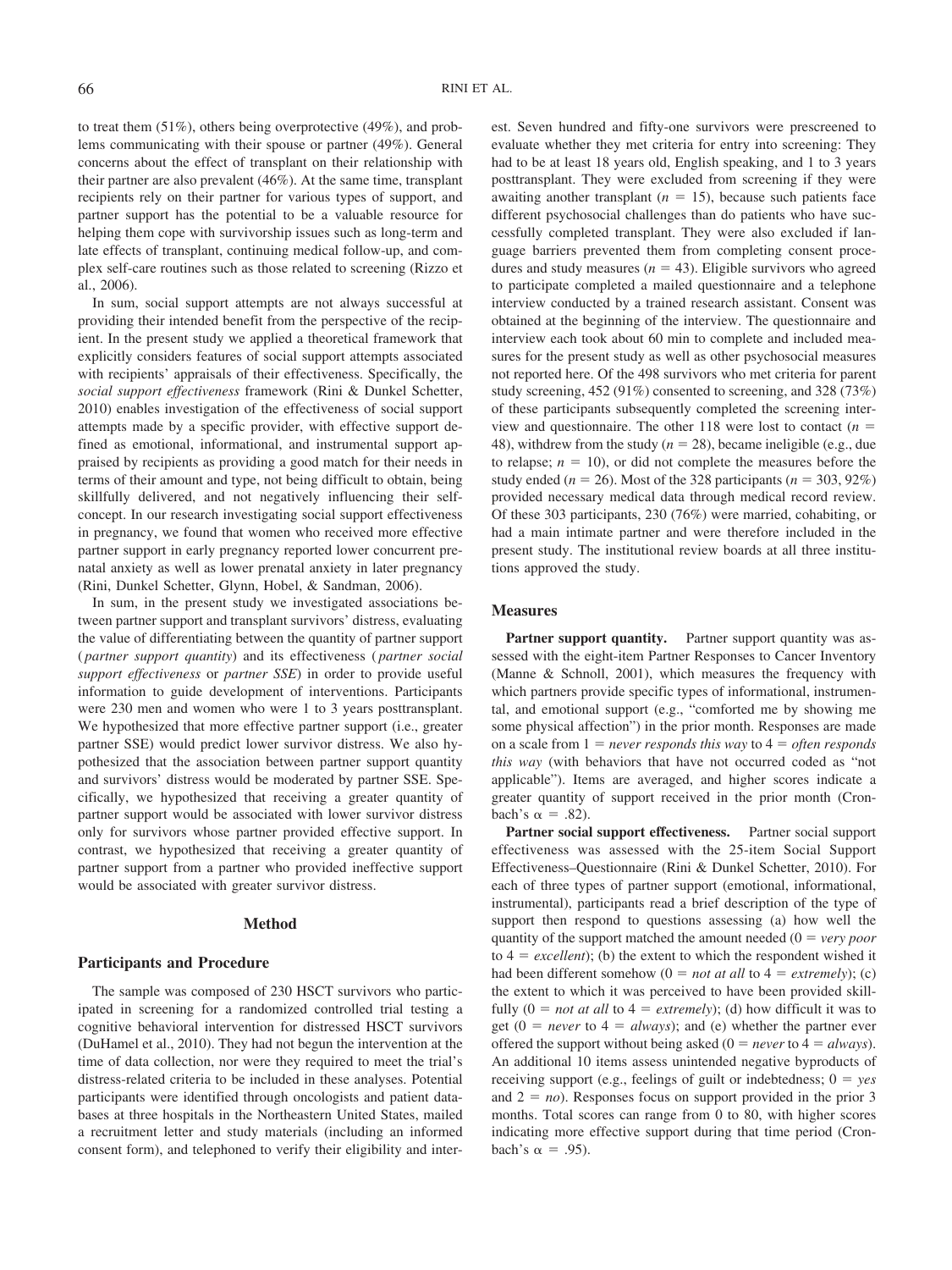**Distress.** Distress was assessed with the 53-item Brief Symptom Inventory (BSI; Derogatis & Spencer, 1982), which includes symptoms related to depression, anxiety, somatization, hostility, paranoid ideation, interpersonal sensitivity, obsession– compulsion, psychoticism, and phobic anxiety. Participants rated the extent to which each symptom caused them discomfort in the prior month on a scale from  $0 = not$  *at all* to  $5 = extremely$ . Distress was indexed by the BSI Global Severity Index (BSI–GSI), which uses responses to all 53 items and is the scale's most sensitive indicator of distress (Derogatis & Spencer, 1982; Cronbach's  $\alpha = .94$ ).

**Sociodemographic characteristics.** Sociodemographic data were self-reported and included age, sex, relationship status  $(1 =$ *married*,  $0 = not married$ , annual household income, education  $(1 = college degree, 0 = no college degree), work status (1 =$ *working part or full time,*  $0 = other status$ *, and race/ethnicity*  $(1 = non-Hispanic White, 0 = other)$ . History of mental health problems prior to diagnosis was assessed by asking whether participants had seen "anyone for emotional or psychiatric problems" and, if they answered "yes," how long ago. This variable was coded "yes" if the visit(s) occurred prior to their cancer diagnosis.

**Medical characteristics.** We abstracted from medical charts data regarding diagnosis, history of disease relapse (*yes/no*) and prior transplant (*yes/no*), weeks since transplant, type of transplant  $(1 = \text{allogenetic}, 0 = \text{autologous})$ , human leukocyte antigen (HLA) match  $(1 = matched, 0 = unmatched)$ , presence of acute and chronic GvHD (*yes/no*), number of serious transplant-related complications (not counting GvHD; e.g., infections, mucositis), number of posttransplant hospitalizations, and current disease status  $(1 = alive with disease, 0 = free of disease)$ . Physical functioning was assessed with a self-report version of the Karnofsky Performance Scale (Karnofsky, Abelmann, Craver, & Burchenal, 1948), which uses a 7-point response scale ranging from 40 (*disabled, requiring special care and help*) to 100 (*normal*) in 10-point increments. Scores have been associated with quality of life and clinically significant illness in HSCT patients (Wingard, Curbow, Baker, & Piantadosi, 1991).

# **Data Analysis**

First, descriptive statistics were computed. No variable had more than eight missing values, so missing values were mean or mode replaced (for continuous and categorical variables, respectively). Univariate analyses were used to examine the distributional properties of study measures. Variables for number of serious transplant complications and posttransplant hospitalizations were moderately positively skewed and were therefore trichotomized  $(0, 1, \ge 2)$ . Next we investigated the need to control sociodemographic (age, patient sex, marital status, education, income, work status, race/ethnicity) and medical variables (diagnosis, history of relapse and prior transplant, type of transplant, HLA match, weeks since transplant, presence of acute and chronic GvHD, number of serious transplant-related complications, number of posttransplant hospitalizations, current disease status, current selfreported physical functioning) by examining bivariate associations between these variables and distress. Any that were significantly associated with distress were evaluated as potential control variables in the main analysis, which was a hierarchical multiple regression analysis in which distress was regressed on partner support quantity, partner SSE, and their interaction. Continuous variables were mean centered, and interactions terms involving continuous variables were calculated using mean-centered variables to reduce multicollinearity and enhance interpretability of findings.

# **Results**

# **Description of Sample**

Descriptive statistics for the sample are shown in Table 1. Participants were primarily non-Hispanic White and married. There were approximately equal numbers of men and women. The median annual household income was over \$80,000, with a broad range that represented the entire scale. Participants' ages ranged from 23 to 80 years, with an average age of 55 years. Most had completed at least some college, although a modest percentage had a high school education or less. Fewer than half were working full or part time. The most common diagnoses were multiple myeloma, lymphoma, or leukemia. Two thirds of participants had undergone autologous transplant. Most participants (66%) reported that they were able to perform normal activities with either no or minor physical complaints. BSI–GSI scores indicated that 24% of survivors met criteria for probable clinically diagnosable distress. On average, partner support quantity was relatively high, with mean scores falling between *sometimes responds this way* and *often responds this way* ( $M = 3.44$ ,  $SD = 0.56$ ), although observed scores spanned the full range of the scale. Average partner SSE was also relatively high ( $M = 61.52$ ,  $SD = 14.70$ ); observed scores nearly spanned the full scale  $(9-80)$ .

#### **Predictors of Survivors' Posttransplant Distress**

Correlations among primary study variables are shown in Table 2. Potential confounds that were significantly associated with distress in bivariate analyses included sex (women reported more distress than men),  $F(1, 228) = 8.70$ ,  $p = .004$ ; age ( $r = -.24$ ,  $p < .001$ ); education (survivors with more than a high school education reported less distress than those with a high school education or less),  $F(1, 228) = 7.47$ ,  $p = .01$ ; income ( $r = -.14$ ,  $p = .03$ ); history of mental health problems (survivors with a history of problems prior to diagnosis reported higher distress than those who did not),  $F(1, 228) = 6.66$ ,  $p = .01$ ; number of posttransplant hospitalizations  $(r = .20, p = .002)$ ; HLA match (unmatched allogeneic transplant was associated with greater distress than autologous or matched allogeneic transplant),  $F(1, 228) = 4.67$ ,  $p = .03$ ; number of serious transplant-related complications ( $r =$ .13,  $p = .048$ ); and physical functioning ( $r = -.45$ ,  $p < .001$ ). The most important of these variables were selected for entry into the final model by entering them in a simultaneous multiple regression predicting distress and retaining those that uniquely predicted distress at a conservative level of  $p < .25$  (sex, income, age, and physical functioning).

In the final model these control variables were entered in Step 1, partner support quantity was entered in Step 2, partner SSE was entered in Step 3, and the interaction between partner support quantity and partner SSE was entered in Step 4. As shown in Table 3, partner support quantity did not explain a significant proportion of variance in distress in Step 2 ( $\beta$  = -.07,  $t$  = -1.20,  $p$  = .23).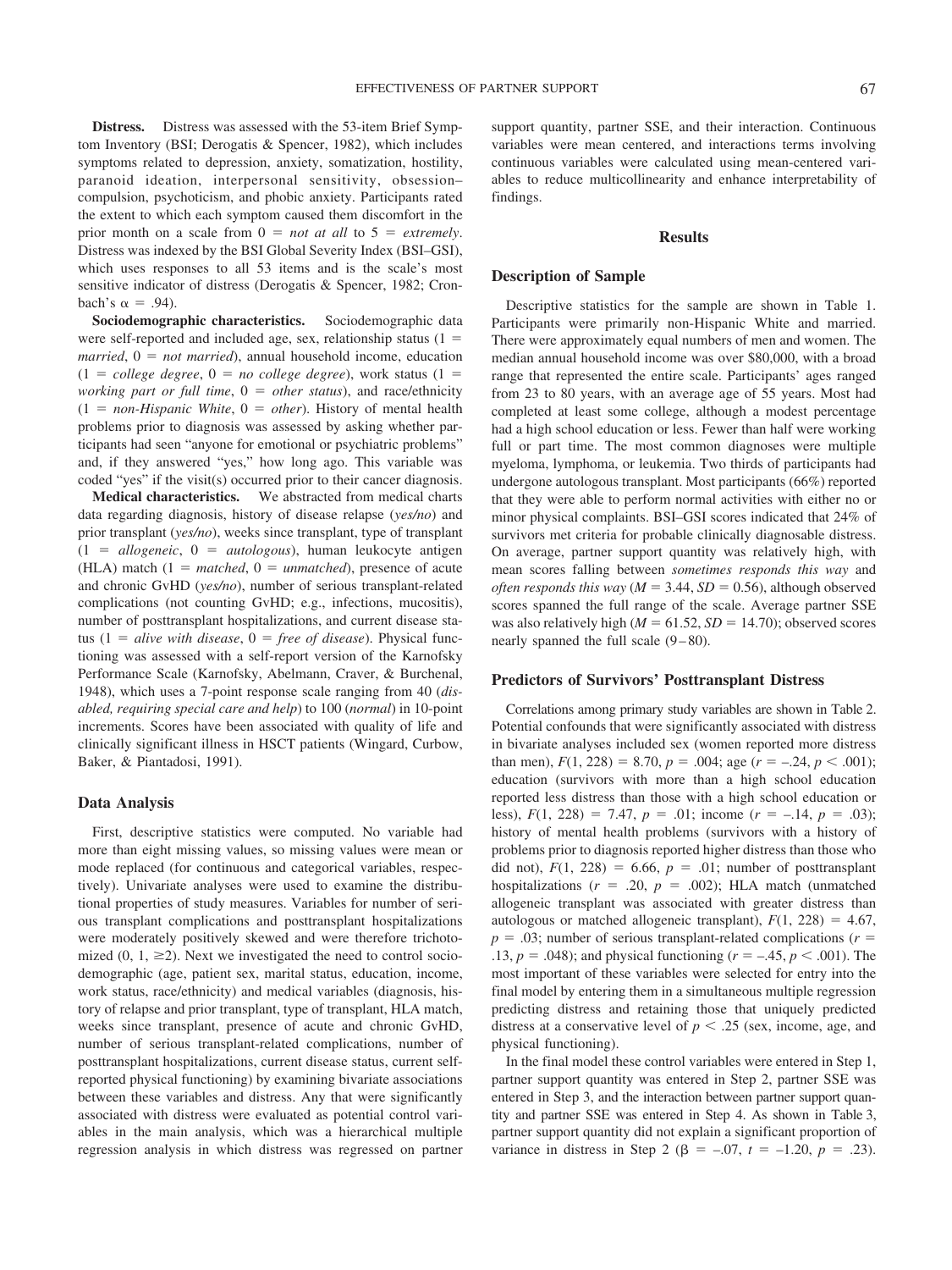| Table 1                       |  |
|-------------------------------|--|
| <b>Descriptive Statistics</b> |  |

| Variable                                        | $n(\%)$   | M(SD)         | Range                           |
|-------------------------------------------------|-----------|---------------|---------------------------------|
| Sex                                             |           |               |                                 |
| Male                                            | 123 (54%) |               |                                 |
| Female                                          | 107(46%)  |               |                                 |
| Marital status-Married                          | 215 (94%) |               |                                 |
| Race/ethnicity                                  |           |               |                                 |
| Non-Hispanic White                              | 205 (89%) |               |                                 |
| Hispanic/Latino                                 | 7(3%)     |               |                                 |
| African American/Black                          | 6(3%)     |               |                                 |
| Other                                           | 11 $(5%)$ |               |                                 |
| Missing                                         | $1(0\%)$  |               |                                 |
| Age in years                                    |           | 54 (10)       | 23 to 80                        |
| Median annual household income                  |           | $>$ \$80,000  | $\leq$ \$10,000 to $>$ \$80,000 |
| Education                                       |           |               |                                 |
| High school or less                             | 32 (14%)  |               |                                 |
| Partial college                                 | 45 (20%)  |               |                                 |
| Four-year college degree                        | 95 (41%)  |               |                                 |
| Graduate degree                                 | 58 (25%)  |               |                                 |
| Working full or part time                       | 98 (43%)  |               |                                 |
| Diagnosis                                       |           |               |                                 |
| Multiple myeloma                                | 77 (33%)  |               |                                 |
| Lymphoma                                        | 72 (31%)  |               |                                 |
| Leukemia                                        | 42 (18%)  |               |                                 |
| Other                                           | 39 (17%)  |               |                                 |
| History of pretransplant disease relapse        | 23 (10%)  |               |                                 |
| Type of transplant                              |           |               |                                 |
| Autologous                                      | 154 (67%) |               |                                 |
| Allogeneic (matched)                            | 38 (17%)  |               |                                 |
| Allogeneic (unmatched)                          | 38 (17%)  |               |                                 |
| Weeks since transplant                          |           | 93 (27)       | 27 to 173                       |
| History of prior transplant(s)                  | 15(7%)    |               |                                 |
| No. of serious transplant complications         |           |               |                                 |
| None                                            | 158 (69%) |               |                                 |
| One                                             | 38 (17%)  |               |                                 |
| Two or more                                     | 34 (15%)  |               |                                 |
| Graft versus host disease                       |           |               |                                 |
| Acute                                           | 11 $(5%)$ |               |                                 |
| Chronic                                         | 20 (9%)   |               |                                 |
| No. of posttransplant hospitalizations          |           |               |                                 |
| None                                            | 141 (61%) |               |                                 |
| One                                             | 46 (20%)  |               |                                 |
| Two or more                                     | 43 (19%)  |               |                                 |
| Current disease status                          |           |               |                                 |
| Free of disease                                 | 164 (71%) |               |                                 |
| Alive with disease                              | 66 (29%)  |               |                                 |
| Self-reported physical functioning <sup>a</sup> |           | 86.80 (11.22) |                                 |
| No physical complaints                          | 50 (22%)  |               |                                 |
| Minor physical complaints                       | 97 (42%)  |               |                                 |
| Normal activity with effort                     | 45 (20%)  |               |                                 |
| Other                                           | 30 (13%)  |               |                                 |
| Missing                                         | 8(3%)     |               |                                 |

*Note.*  $N = 230$ .<br><sup>a</sup> Measured with the Karnofsky Performance Scale (Karnofsky et al., 1948) adapted for self-report (Wingard et al., 1991).

However, Step 3 results revealed that survivors reported significantly less distress when their partner provided more effective support ( $\beta = -.44$ ,  $t = -6.74$ ,  $p < .001$ ). With partner SSE in the model, the parameter estimate for partner support quantity changed substantially, becoming a significant positive predictor of distress  $(\beta = .15, t = 2.46, p = .02)$ . This finding suggests that the unique variance associated with receiving more partner support after partialing out variance associated with the effectiveness of that support was associated with greater distress. In addition, there was a significant interaction between partner support quantity and partner SSE ( $\beta$  = -.16,  $t$  = -2.64,  $p$  = .01). As illustrated in Figure 1, the amount of partner support received was not associated with distress when the support was highly effective (simple slope  $B = .01$ ,  $SE = .06$ ,  $t = 0.13$ ,  $p = .90$ ), whereas receiving more partner support was related to greater distress when the support was highly ineffective (simple slope *B* = .15, *SE* = .05, *t* = 3.20, *p* = .002).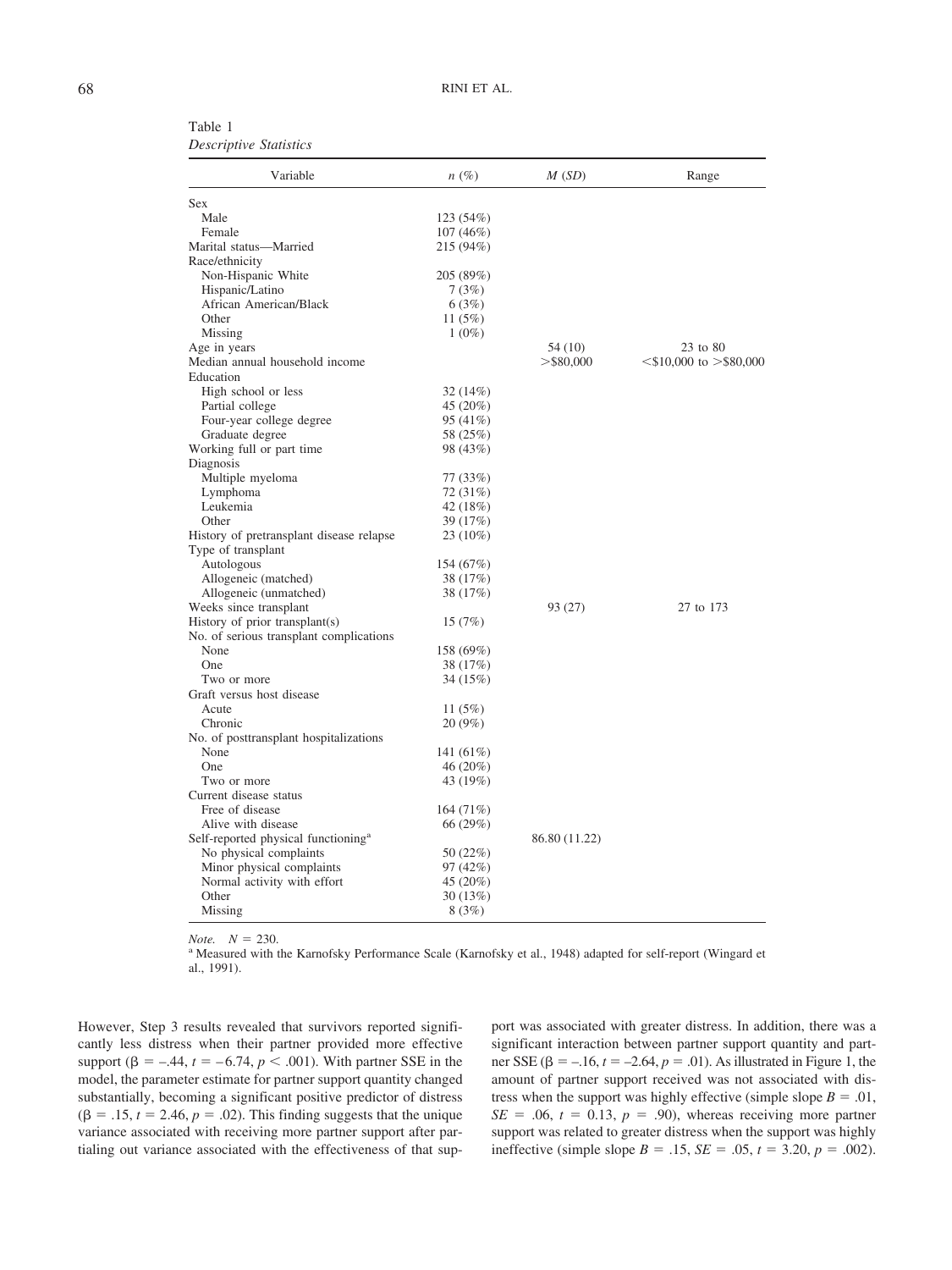| Table 2                                     |  |  |
|---------------------------------------------|--|--|
| <b>Correlations Between Study Variables</b> |  |  |

| Variable                                   |               |                       | М            | SD.          | Range                          |
|--------------------------------------------|---------------|-----------------------|--------------|--------------|--------------------------------|
| 1. Distress<br>2. Partner support quantity | $-0.09$<br>__ | $-.49***$<br>$.50***$ | 0.47<br>3.44 | 0.41<br>0.56 | $0.00 - 2.27$<br>$1.10 - 4.00$ |
| 3. Partner social support effectiveness    |               |                       | 61.52        | 14.79        | $9.00 - 80.00$                 |

*Note.*  $N = 230$ .

 $T<sub>1</sub>$ 

\*  $p < .001$ .

The positive association between partner support quantity and distress was marginally significant at average levels of partner SSE (simple slope  $B = .08$ ,  $SE = .05$ ,  $t = 1.71$ ,  $p = .09$ ). As is also clear in Figure 1, survivors who received more effective partner support reported significantly less distress than did those who received less effective partner support, and this association was significant at all levels of partner support (all simple slope  $ps <$ .001). Splitting the sample into high versus low partner support quantity and partner SSE using the midpoints of the two scales enabled us to compare distress scores for the 8% of the sample that reported receiving a high quantity of partner support that was appraised as being ineffective. Mean BSI–GSI in this subgroup was substantially higher ( $M = 0.90$ ,  $SD = 0.55$ ) than the mean BSI–GSI for the rest of the sample  $(M = 0.41, SD = 0.35)$ . The effect size for this difference (Cohen's  $d = 1.07$ ) demonstrates the clinical significance of the elevated distress in this subgroup.

In addition, survivors reported more distress if they were younger ( $\beta$  = -.16,  $t$  = -3.06,  $p$  = .003), had a lower income ( $\beta$  =  $-11$ ,  $t = -2.22$ ,  $p = .03$ ), and reported worse physical functioning  $(\beta = -.33, t = -5.95, p < .001)$ . An interesting finding was that in Steps 1 and 2 survivor sex was a significant predictor, such that women reported more distress than men. However, the effect of survivor sex became nonsignificant once partner SSE was added to the model, suggesting that women reported greater distress because, on average, they received less effective support from their partner compared with their male counterparts.

# **Discussion**

We investigated partner support as a key resource that may help explain why some survivors suffer from enduring distress during a key psychological transition that takes place 1 to 3 years posttransplant, evaluating the usefulness of differentiating between the quantity of partner support and its effectiveness. Consistent with the SSE framework (Rini & Dunkel Schetter, 2010) and our past work (Rini et al., 2006), we defined partner SSE as emotional, informational, and instrumental support appraised by recipients as providing a good match for their needs in terms of their amount and type, not being difficult to obtain, being skillfully delivered, and not negatively influencing their self-concept. We found that receiving more effective partner support (vs. receiving more support without reference to its effectiveness) predicted lower distress after controlling for potential sociodemographic and medical confounds. Furthermore, survivors who received a greater quantity of support from a partner who provided ineffective support reported higher distress than did survivors who received partner support that represented other combinations of quantity and effectiveness. Receiving a greater quantity of ineffective support appears to have had adverse effects, perhaps because of greater exposure to ineffective support. This finding is notable in light of the fact that people with cancer often cope by seeking or accepting social support and are particularly likely to do so if they are experiencing

#### Table 3

*Multiple Regression Analysis Predicting Patients' Posttransplant Distress*

| Variable                                      | Step 1     |           | Step 2 |           | Step 3     |           | Step 4     |           |
|-----------------------------------------------|------------|-----------|--------|-----------|------------|-----------|------------|-----------|
|                                               | B          | <b>SE</b> | B      | <b>SE</b> | B          | SE        | B          | SE        |
| Intercept                                     | .39        | $.03***$  | .39    | $.03***$  | .44        | $.03***$  | .46        | $.03***$  |
| Female <sup>a</sup>                           | .17        | $.05***$  | .17    | $.05***$  | .06        | .05       | .06        | .05       |
| Age                                           | $-.01$     | $.002***$ | $-.01$ | $.002***$ | $-.01$     | $.002***$ | $-.01$     | $.002***$ |
| Income                                        | $-.02$     | $.01^{+}$ | $-.02$ | .01       | $-.02$     | $.01^+$   | $-.03$     | $.01*$    |
| Physical functioning                          | $-.02$     | $.002***$ | $-.02$ | $.002***$ | $-.01$     | $.002***$ | $-.01$     | $.002***$ |
| Partner support quantity                      |            |           | $-.05$ | .04       | .11        | $.05*$    | .08        | .05       |
| Partner social support effectiveness (SSE)    |            |           |        |           | $-.01$     | $.002***$ | $-.01$     | $.002***$ |
| Partner Support Quantity $\times$ Partner SSE |            |           |        |           |            |           | $-.005$    | $.01***$  |
| $\Delta F$ for step                           | $23.60***$ |           | 1.43   |           | $45.37***$ |           | $6.98*$    |           |
| $R^2$ for step                                | .30        |           | .00    |           | .12        |           | .02        |           |
| $F$ for full model                            |            |           |        |           |            |           | $24.53***$ |           |
| $R^2$ for full model                          |            |           |        |           |            |           | .44        |           |

*Note.*  $N = 230$ .<br><sup>a</sup> Coded 1 *= female*, 0 *= male* to indicate the survivor's sex.

 $<$  .10.  $\sqrt[p]{p}$   $<$  .05.  $\sqrt[p]{p}$   $<$  .01.  $\sqrt[p]{p}$   $<$  .001.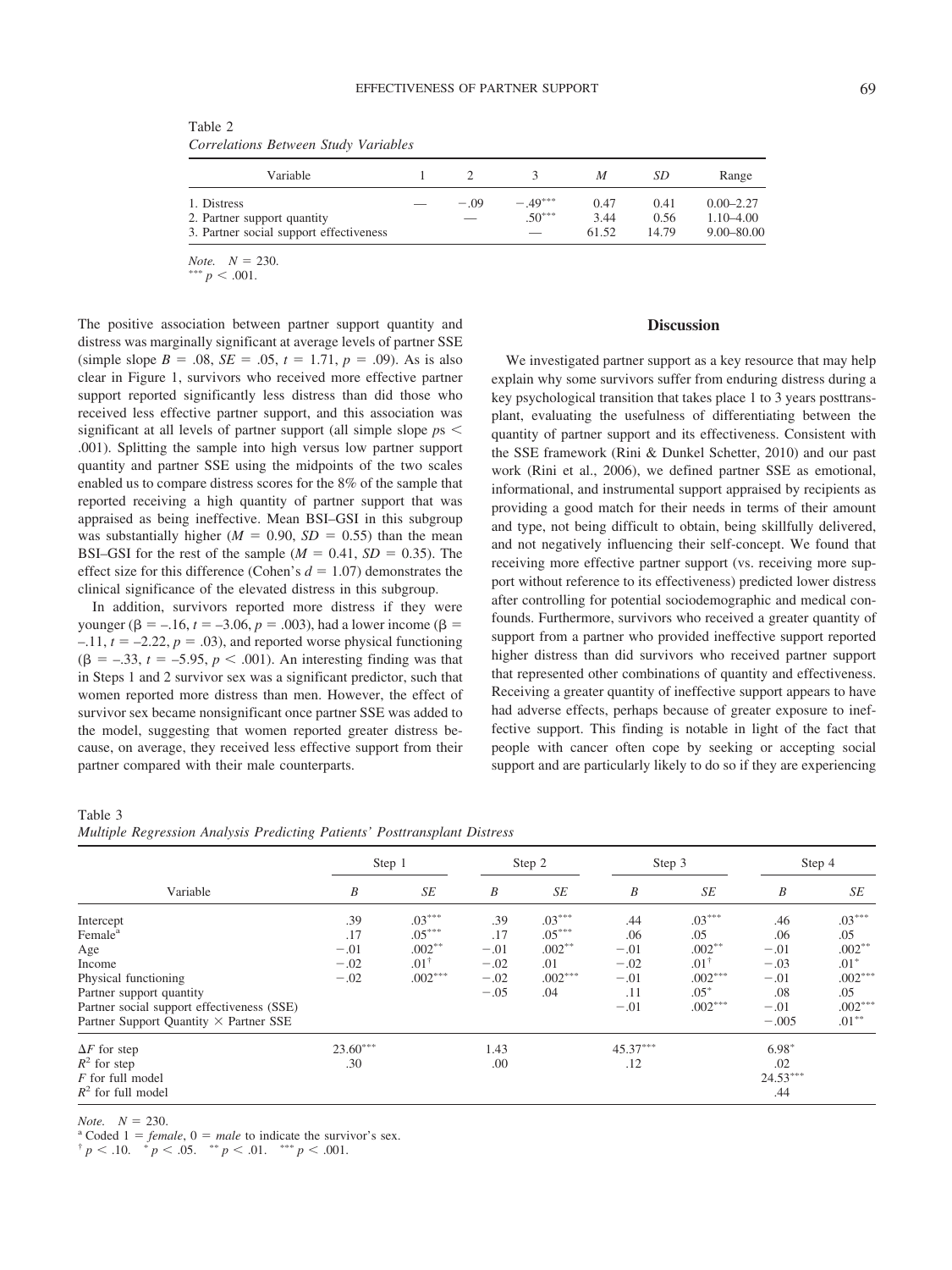

*Figure 1.* Interaction between posttransplant partner social support effectiveness and partner support quantity predicting patient distress.

greater stress as a result of their cancer (e.g., Deimling et al., 2006; Dunkel-Schetter, Feinstein, Taylor, & Falke, 1992).

The results of the present study are consistent with findings from Frick, Ramm, et al. (2006), who showed that negative support, although not as common as positive support, was more strongly associated with poor quality of life among people preparing for HSCT. It is also consistent with a broader literature showing that, compared with positive support, negative support is more strongly associated with recipient well-being (Franks et al., 1992; Pagel, Erdly, & Becker, 1987; Rook, 1984).

We should note that the measure of partner support quantity we used is well validated and has provided valuable insights into support processes in the context of cancer (e.g., Manne et al., 2008; Manne & Schnoll, 2001; Rini et al., 2008). Yet, although the behaviors it assesses may often be provided effectively, that will not always be the case. For instance, household chores or errands completed by a partner may ease the recipient's burden, but they may also fail to meet the survivor's standards or they may be enacted in a way that communicates resentment. When support is provided ineffectively in these and other ways, receiving a greater quantity of support is unlikely to reduce distress, and it may actually increase it, as suggested by our findings.

# **Implications for Interventions**

It has been noted that cancer patients who do not have adequate social support would benefit from intervention to improve their support (Spiegel & Diamond, 2001). The SSE framework provides a theoretical basis to guide intervention development, and our findings suggest the potential value of using it to improve partner support for distressed HSCT survivors.

A central feature of the SSE framework is its recognition that the type of support most likely to match support recipients' needs at any given time is not always apparent to support providers, much less to researchers or clinicians. Because open communication is the best way for providers to find out recipients' support needs, interventions for couples coping with HSCT should include methods for enhancing communication. Our findings suggest that interventions may be particularly useful if they reduce the occurrence of ineffective partner support, although improving the effectiveness of support is also a worthy goal. It may be possible to adapt existing interventions that use cognitive behavioral techniques to enhance communication and related skills in couples coping with cancer (e.g., Manne et al., 2007; Porter et al., 2009), refocusing them to address factors related to the appraised effectiveness of partner support (e.g., matching by quality or amount, or the appraised difficulty of obtaining it; see Rini & Dunkel Schetter, 2010). For instance, partners could be trained to determine the support most likely to meet the survivor's needs at a given time, and survivors could be trained to communicate their needs in a nonthreatening manner.

Although good communication is likely to improve the extent to which the quality and quantity of support matches survivors' needs, our research suggests that good communication may also enhance partner SSE through other pathways. Specifically, in our research with pregnant women we found that women appraised their partner's support as more effective when they were more satisfied with their relationship and perceived it to be more intimate and equitable (Rini et al., 2006). To the extent that good communication enhances intimacy and other aspects of relationship quality (Porter, Keefe, Hurwitz, & Faber, 2005), improving couples' communication may enhance survivors' appraisals of the effectiveness of partner support both directly (by allowing couples to clarify each other's support needs) and indirectly (by improving the perceived quality of the relationship).

There are other skills that should enable partners to provide more effective support, as shown by our research with a small sample of partners of pregnant women (Rini & Dunkel Schetter, 2010). For instance, we found that partners' caregiving skills (e.g., their ability to recognize and interpret their partner's needs, show appropriate physical affection, balance cooperation vs. control when providing support, and avoid overinvolvement; Kunce & Shaver, 1994) predicted women's appraisals of the effectiveness of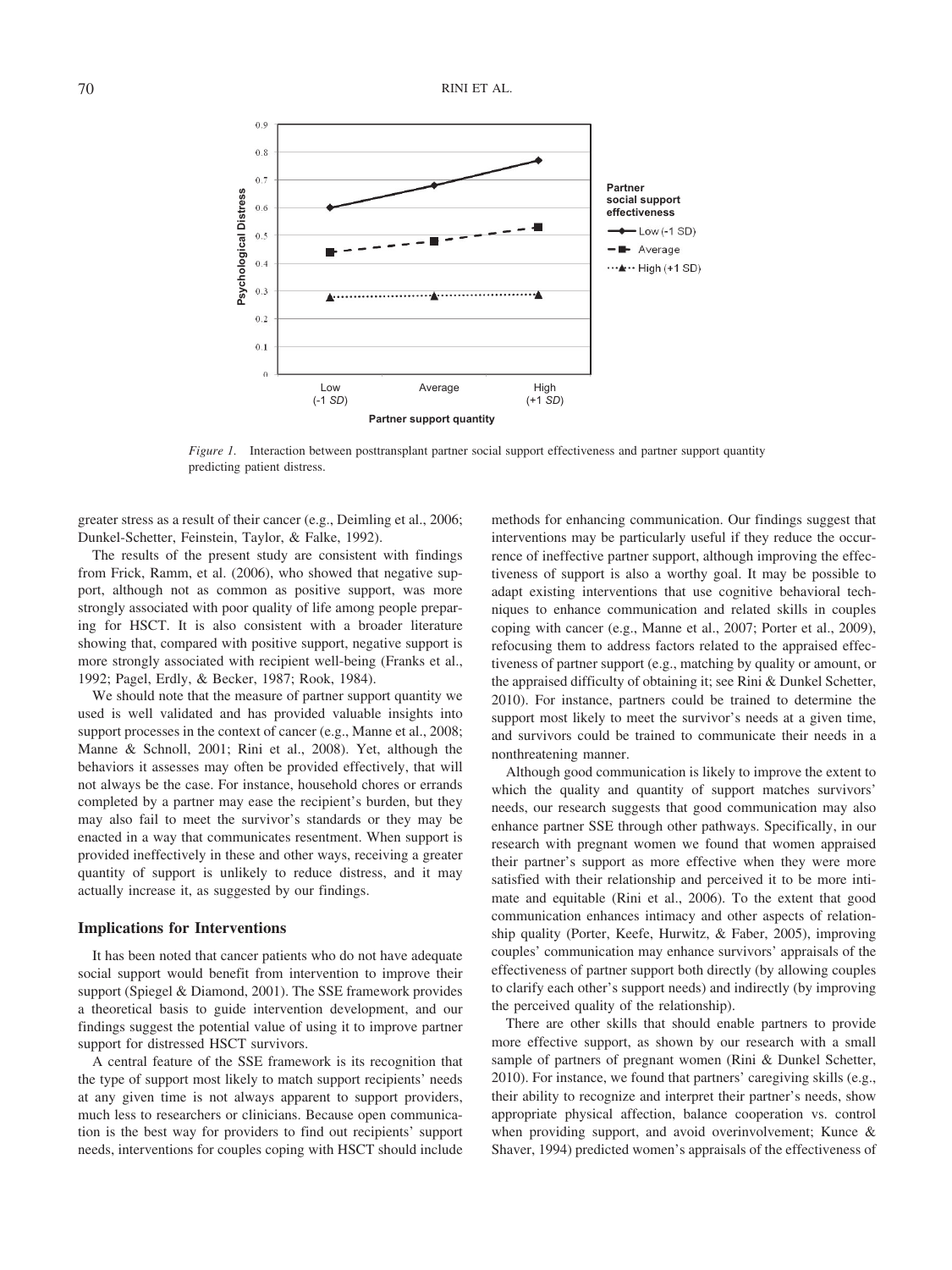their support. Improving these types of skills may help partners enact difficult types of support more effectively.

Techniques to address cognitive processes should also be explored for enhancing the effectiveness of partner support. For instance, it may be useful to train survivors to reappraise problematic partner support in more favorable terms, recognizing the positive intent that motivates it (Bradbury & Fincham, 1992; McNulty & Karney, 2001). Acceptance-based approaches to couples therapy (e.g., Christensen et al., 2004; Jacobson, Christensen, Prince, Cordova, & Eldridge, 2000) could be adapted for this purpose. Applying the SSE framework would require a focus on features of support most likely to contribute to survivors' appraisals of the effectiveness of support provided to them (e.g., reasons why support may seem difficult to get).

It is important to note that different subgroups of couples may require different intervention approaches. For instance, there may be different dynamics in short-term versus long-term relationships that would affect how support needs are communicated and appraised as well as how they are fulfilled (e.g., Ray, 2006). Relationship duration is also likely to be confounded with the age of the survivor and partner, implicating issues surrounding the normative or nonnormative nature of serious illness and the need for caregiving (which is likely to be more expected in older than younger couples).

In addition to addressing problems that reduce the effectiveness of partner support once these problems become apparent, it may also be possible to take a more preventive approach in couples at risk for the occurrence of ineffective partner support. This approach would involve screening for longstanding patterns of ineffective support or risk-related individual factors (e.g., dispositional characteristics that hinder provision or receipt of effective support, poor social skills) and/or relationship characteristics (e.g., poor relationship quality, intimacy, and equity; Rini et al., 2006). Intervening to address stable dispositional characteristics and longstanding relationship issues would most likely be unrealistic in this population. A more feasible approach would be to target problems caused by the novel and emotionally difficult challenges of transplant. This is not to say that preexisting dispositional and relationship issues should be ignored. Interventions are likely to be more effective for individual couples if they address specific patterns of deficits that exist in the couple (e.g., skill-related vs. situational).

Interventions for couples facing HSCT will need to minimize burden on these already-stressed couples. We have found that delivering interventions via telephone can be effective and is well accepted (DuHamel et al., 2010). Any intervention targeting partners will also need to account for the emotional and practical challenges they face as caregivers. Research has shown a high degree of distress among partners (Bishop et al., 2007; Fife et al., 2009; Frick, Rieg-Appleson, et al., 2006; Siston et al., 2001), and they may also be faced with providing care while coping with their own health issues. Training in coping skills that help partners manage these types of issues and mobilize support for themselves would be a promising addition to the intervention approaches discussed above (Given, Given, & Kozachik, 2001).

Finally, there may be couples for whom it is not possible to improve the effectiveness of partner support, for instance, those with longstanding relationship difficulties. In such cases it might be possible to supplement partner support with support from others in the survivor's intimate social network, such as friends or family members (Rini et al., 2008). Because it is not always the case that support from others can compensate for ineffective or negative partner support (Pistrang & Barker, 1995), research is needed to understand ways to circumvent negative effects of ineffective partner support that cannot be addressed.

# **Directions for Future Research**

In addition to intervention development, there are other promising directions for future research. Studies that apply qualitative and/or observational methods would be useful for investigating the nature and qualities of support attempts that survivors find to be effective (or ineffective). Furthermore, research is needed to investigate whether findings from this research generalize to other populations. One population of interest would be patients undergoing solid organ transplant, who share some characteristics with HSCT patients (e.g., immunosuppression and associated risks) but not others (e.g., the high-dose chemotherapy used in HSCT). Social support processes similar to those described in the present study may occur among individuals receiving solid organ transplants, particularly if they face an extended recovery.

An additional avenue for research is investigation of behavioral outcomes (e.g., compliance with treatment and self-care regimens, healthcare utilization) and physical health outcomes (e.g., rehospitalizations, relapse and other morbidities, mortality). Past research has revealed an association between social support and these types of outcomes, and some of it suggests a role for social support effectiveness. For instance, Rodrigue, Pearman, and Moreb (1999) found that people with more "stable" pre-HSCT social support (defined in terms of the strength of the relationship between the patient and the caregiver and caregiver characteristics that would impede provision of effective support) were more likely to be alive posttransplant. Similarly, Frick, Motzke, Fischer, Busch, and Bumeder (2005) found that HSCT recipients who had reported more problematic pretransplant support had a higher likelihood of dying after transplant. Research is needed to replicate these findings, investigate the role of partner SSE, and examine potential mediators.

# **Limitations and Strengths**

We would like to note several limitations of this study. The first is its cross-sectional design, which makes it impossible to draw causal conclusions about the association between partner SSE and survivor distress. Further research is needed to replicate these findings with a prospective, longitudinal study design. A second limitation is the fact that the sample excludes individuals who are divorced or single. Therefore, findings may not apply to social support provided within highly distressed relationships or by caregivers other than partners. Third, many of our participants were non-Hispanic White, and many had moderate to high income and more than a high school education. Thus, findings may not apply to patients who are non-White or of lower socioeconomic status. However, evidence suggests that our sample approximates the population of HSCT recipients in terms of race/ethnicity (e.g., Joshua et al., 2010; Kollman et al., 2004), and economically disadvantaged patients may be generally underrepresented in HSCT populations because some will lack financial and supportive resources evaluated during pretransplant screening (Hamadani,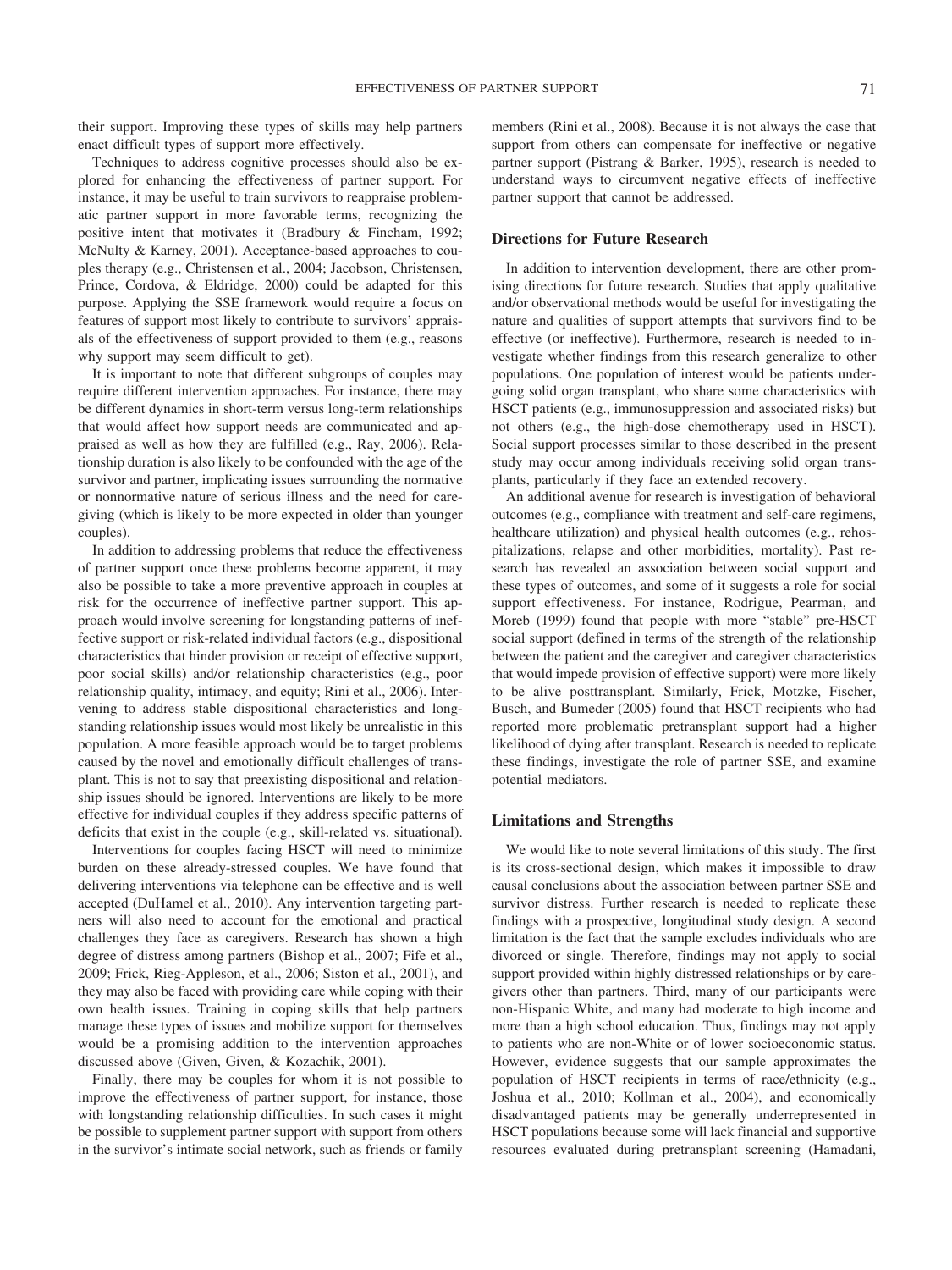Craig, Awan, & Devine, 2010). Nonetheless, researchers should consider adjusting sampling methods to ensure more diverse samples. Finally, we assessed only the patient's perspective. Future research on these processes would be most informative if the perspectives of both members of these couples are assessed. It should also account for the health of caregivers, many of whom may be coping with their own health problems.

The present study also has a number of important strengths, including its focus on social support from the most likely primary caregiver—the partner. In addition, it is one of the few studies to have investigated the social support actually received by transplant survivors (i.e., enacted support) rather than perceived available support, an approach that yields information highly relevant to the development of psychosocial interventions for transplant survivors. Overall, our findings highlight the value of studying partner support in a way that explicitly accounts for the extent to which it is a good match for survivors' needs in terms of its quality and quantity, as defined by the social support effectiveness framework, with one notable finding being the identification of a group at risk for elevated posttransplant distress: survivors who receive a relatively large quantity of support from partners who are perceived to provide ineffective support. The importance of the quality of caregiving in transplant outcomes is increasingly recognized, as is the potential for stresses of transplant to adversely affect survivors, caregivers, and their relationship (Fife et al., 2009; Zabora, Smith, Baker, Wingard, & Curbow, 1992). Unfortunately, there is little research to guide development of psychosocial interventions that consider caregivers' role in supporting survivors during and after transplant. The present study provides a rich and valuable starting point for development of such interventions.

# **References**

- Andrykowski, M. A., Bishop, M. M., Hahn, E. A., Cella, D. F., Baumont, J. L., Brady, M. J.,... Wingard, J. R. (2005). Long-term health-related quality of life, growth, and spiritual well-being after hematopoietic stem-cell transplantation. *Journal of Clinical Oncology*, 23, 599-608. doi:10.1200/JCO.2005.03.189
- Andrykowski, M. A., Cordova, M. J., Hann, D. M., Jacobsen, P. B., Fields, K. K., & Phillips, G. (1999). Patients' psychosocial concerns following stem cell transplantation. *Bone Marrow Transplantation, 24,* 1121– 1129. doi:10.1038/sj.bmt.1702022
- Andrykowski, M. A., & McQuellon, R. P. (1999). Bone marrow transplantation. In J. C. Holland (Ed.), *Psycho-Oncology* (pp. 289 –299). New York, NY: Oxford University Press.
- Bevans, M. F., Mitchell, S. A., & Marden, S. (2008). The symptom experience in the first 100 days following allogeneic hematopoietic stem cell transplantation (HSCT). *Supportive Care in Cancer, 16,* 1243–1254. doi:10.1007/s00520-008-0420-6
- Bishop, M. M. (2008). Psychosocial sequelae of hematopoietic cell transplantation in survivors and caregivers. *Biology of Blood and Marrow Transplantation, 15,* 29 –32. doi:10.1016/j.bbmt.2008.10.001
- Bishop, M. M., Beaumont, J. L., Hahn, E. A., Cella, D., Andrykowski, M. A., Brady, M. J.,... Wingard, J. R. (2007). Late effects of cancer and hematopoietic stem-cell transplantation on spouses or partners compared with survivors and survivor-matched controls. *Journal of Clinical Oncology, 25,* 1403–1411. doi:10.1200/JCO.2006.07.5705
- Bradbury, T. N., & Fincham, F. D. (1992). Attributions and behavior in marital interaction. *Journal of Personality and Social Psychology, 63,* 613– 628. doi:10.1037/0022-3514.63.4.613

Broers, S., Kaptein, A. A., Le Cessie, S., Fibbee, W., & Hengeveld, M. W.

(2000). Psychological functioning and quality of life following bone marrow transplantation: A 3-year follow-up study. *Journal of Psychosomatic Research, 48,* 11–21. doi:10.1016/S0022-3999(99)00059-8

- Christensen, A., Atkins, D. C., Berns, S., Wheeler, J., Baucom, D. H., & Simpson, L. E. (2004). Traditional versus integrative behavioral couple therapy for significantly and chronically distressed married couples. Journal of Consulting and Clinical Psychology, 72, 176-191. doi: 10.1037/0022-006X.72.2.176
- Copelan, E. A. (2006). Hematopoietic stem-cell transplantation. *New England Journal of Medicine, 354,* 1813–1826. doi:10.1056/NEJMra052638
- Deimling, G. T., Wagner, L. J., Bowman, K. F., Sterns, S., Kercher, K., & Kahana, B. (2006). Coping among older-adult, long-term cancer survivors. *Psycho-Oncology, 15,* 143–159. doi:10.1002/pon.931
- Derogatis, L. R., & Spencer, P. M. (1982). *The Brief Symptom Inventory* (*BSI*)*: Administration and procedures manual–I.* Baltimore, MD: Clinical Psychometric Research.
- DuHamel, K. N., Mosher, C., Winkel, G., Labay, L., Rini, C., Meschian, Y. M., . . . Redd, W. H. (2010). Randomized clinical trial of telephoneadministered cognitive behavioral therapy to reduce PTSD and distress symptoms after hematopoietic stem cell transplantation. *Journal of Clinical Oncology, 28,* 3754 –3761. doi:10.1200/JCO.2009.26.8722
- Dunkel-Schetter, C., Feinstein, L. G., Taylor, S. E., & Falke, R. (1992). Patterns of coping with cancer. *Health Psychology, 11, 79-87*. doi: 10.1037/0278-6133.11.2.79
- Eldredge, D. H., Nail, L. M., Maziarz, R. T., Hansen, L. K., Ewing, D., & Archbold, P. G. (2006). Explaining family caregiver role strain following autologous blood and marrow transplantation. *Journal of Psychosocial Oncology, 24,* 53–74. doi:10.1300/J077v24n03\_03
- Fife, B. L., Monahan, P. O., Abonour, R., Wood, L. L., & Stump, T. E. (2009). Adaptation of family caregivers during the acute phase of adult BMT. *Bone Marrow Transplantation, 43,* 959 –966. doi:10.1038/ bmt.2008.405
- Franks, P., Shields, C., Campbell, T., McDaniel, S., Harp, J., & Botelho, R. J. (1992). Association of social relationships with depressive symptoms: Testing an alternative to social support. *Journal of Family Psychology, 6,* 49 –59. doi:10.1037/0893-3200.6.1.49
- Frick, E., Motzke, C., Fischer, N., Busch, R., & Bumeder, I. (2005). Is perceived social support a predictor of survival for patients undergoing autologous peripheral blood stem cell transplantation? *Psycho-Oncology, 14,* 759 –770. doi:10.1002/pon.908
- Frick, E., Ramm, G., Bumeder, I., Schulz-Kindermann, F., Tyroller, M., Fischer, N., & Hasenbring, M. (2006). Social support and quality of life of patients prior to stem cell or bone marrow transplantation. *British Journal of Health Psychology, 11,* 451– 462. doi:10.1348/ 135910705X53849
- Frick, E., Rieg-Appleson, C., Tyroller, M., & Bumeder, I. (2006). Social support, affectivity, and the quality of life of patients and their supportgivers prior to stem cell transplantation. *Journal of Psychosocial Oncology, 23,* 15–34. doi:10.1300/J077v23n04\_02
- Given, B. A., Given, C. W., & Kozachik, S. (2001). Family support in advanced cancer. *CA: A Cancer Journal for Clinicians, 51,* 213–231. doi:10.3322/canjclin.51.4.213
- Hamadani, M., Craig, M., Awan, F. T., & Devine, S. M. (2010). How we approach patient evaluation for hematopoietic stem cell transplantation. *Bone Marrow Transplantation, 45,* 1259 –1268. doi:10.1038/ bmt.2010.94
- Heinonen, H., Volin, L., Uutela, A., Zevon, M., Barrick, C., & Ruutu, T. (2001). Quality of life and factors related to perceived satisfaction with quality of life after allogeneic bone marrow transplantation. *Annals of Hematology, 80,* 137–143. doi:10.1007/s002770000249
- Hochhausen, N., Altmaier, E. M., McQuellon, R., Davies, S. M., Papadopolous, E., Carter, S., & Henslee-Downey, J. (2007). Social support, optimism, and self-efficacy predict physical and emotional well-being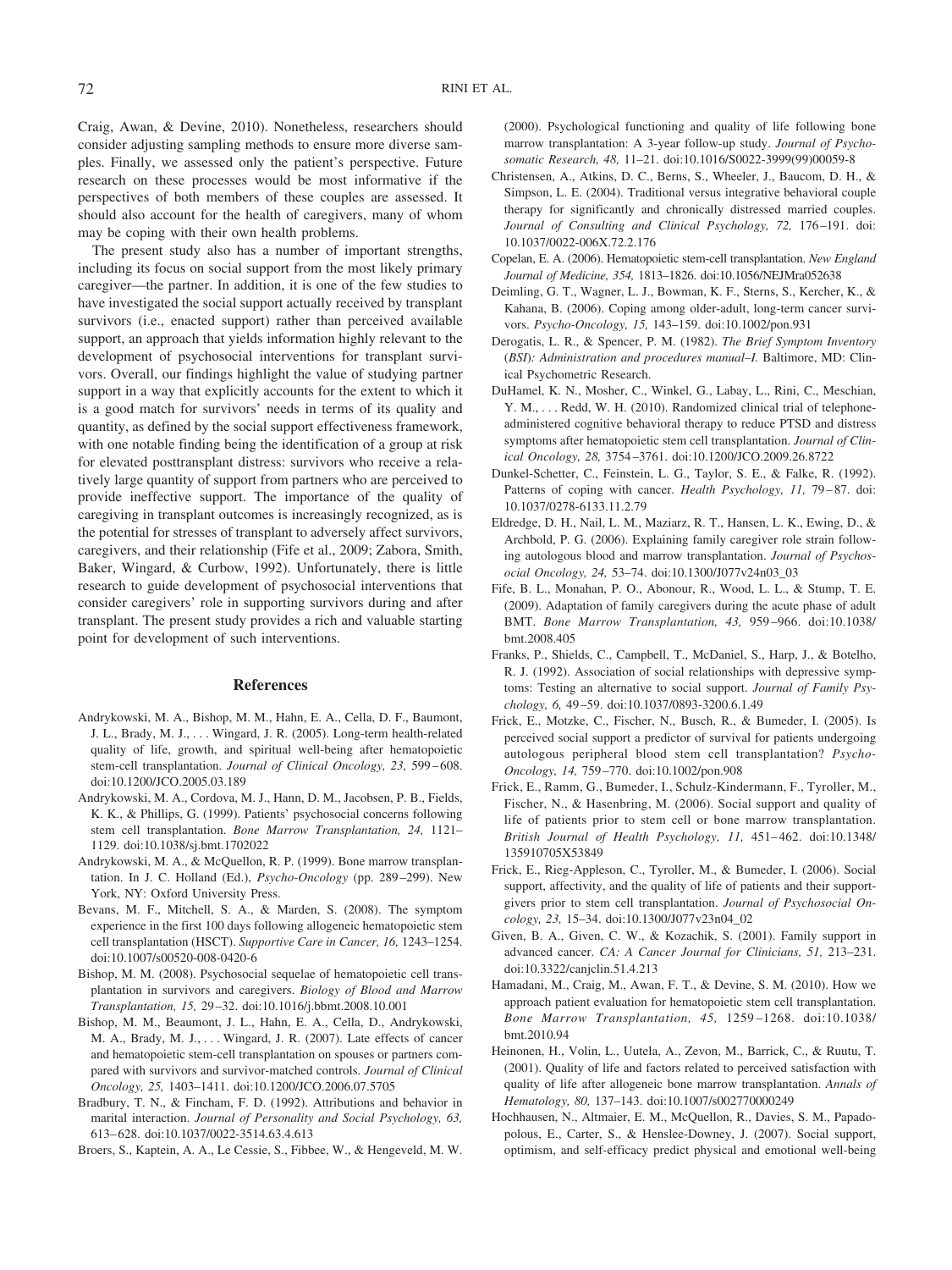after bone marrow transplantation. *Journal of Psychosocial Oncology, 25,* 87–101. doi:10.1300/J077v25n01\_05

- Hoodin, F., Harper, F. W. K., & Posluszny, D. M. (2010). Psychological care of adult allogeneic transplant patients. In H. M. Lazarus & M. J. Laughlin (Eds.), *Allogeneic stem cell transplantation* (pp. 619-656). doi:10.1007/978-1-59745-478-0\_35
- Jacobsen, P. B., Sadler, I. J., Booth-Jones, M., Soety, E., Weitzner, M. A., & Fields, K. K. (2002). Predictors of posttraumatic stress disorder symptomatology following bone marrow transplantation for cancer. *Journal of Consulting and Clinical Psychology, 70,* 235–240. doi: 10.1037/0022-006X.70.1.235
- Jacobson, N. S., Christensen, A., Prince, S. E., Cordova, J., & Eldridge, K. (2000). Integrative behavioral couple therapy: An acceptance-based, promising new treatment for couple discord. *Journal of Consulting and Clinical Psychology, 68,* 351–355. doi:10.1037/0022-006X.68.2.351
- Jenks Kettmann, J. D., & Altmaier, E. M. (2008). Social support and depression among bone marrow transplant patients. *Journal of Health Psychology, 13,* 39 – 46. doi:10.1177/1359105307084310
- Joshua, T. V., Rizzo, J. D., Zhang, M. J., Hari, P. N., Kurian, S., Pasquini, M., Majhail, N. S.,... Horowitz, M. M. (2010). Access to hematopoietic stem cell transplantation: Effect of race and sex. *Cancer, 116,* 3469 – 3476. doi:10.1002/cncr.25297
- Karnofsky, D. A., Abelmann, W. H., Craver, L. F., & Burchenal, J. H. (1948). The use of the nitrogen mustards in the palliative treatment of carcinoma. *Cancer, 1,* 634 – 656. doi:10.1002/1097-0142(194811)1: 4-634::AID-CNCR28200104103.0.CO;2-L
- Keogh, F., O'Riordan, J., McNamara, C., Duggan, C., & McCann, S. R. (1998). Psychosocial adaptation of patients and families following bone marrow transplantation: A prospective, longitudinal study. *Bone Marrow Transplantation, 22,* 905–911. doi:10.1038/sj.bmt.1701443
- Kollman, C., Abella, E., Baitty, R. L., Beatty, P. G., Chakraborty, R., Christiansen, C. L.,... Nyman, J. A. (2004). Assessment of optimal size and composition of the U.S. National Registry of Hematopoietic Stem Cell Donors. *Transplantation, 78,* 89 –95. doi:10.1097/ 01.TP.0000132327.40702.97
- Kunce, L. J., & Shaver, P. R. (1994). An attachment–theoretical approach to caregiving in romantic relationships. In K. Bartholomew & D. Perlman (Eds.), *Advances in personal relationships* (Vol. 5, pp. 205–237). London, England: Kingsley.
- Lee, S. J. (2008). Quality of life issues post-transplantation. In R. J. Soiffer (Ed.), *Hematopoietic stem cell transplantation* (pp. 537–559). doi: 10.1007/978-1-59745-438-4
- Manne, S., Rini, C., Rubin, S., Rosenblum, N., Bergman, C., Edelson, M., . . . Rocereto, T. (2008). Long-term trajectories of psychological adaptation among women diagnosed with gynecological cancers. *Psychosomatic Medicine, 70,* 677– 687. doi:10.1097/PSY.0b013e31817b935d
- Manne, S. L., Rubin, S., Edelson, M., Rosenblum, N., Bergman, C., Hernandez, E., ... Winkel, G. (2007). Coping and communicationenhancing intervention versus supportive counseling for women diagnosed with gynecological cancers. *Journal of Consulting and Clinical Psychology, 75,* 615– 628. doi:10.1037/0022-006X.75.4.615
- Manne, S., & Schnoll, R. A. (2001). Measuring supportive and unsupportive responses to cancer treatment: A factor analysis of the Partner Responses to Cancer Inventory. *Journal of Behavioral Medicine, 24,* 297–321. doi:10.1023/A:1010667517519
- McNulty, J. K., & Karney, B. R. (2001). Attributions in marriage: Integrating specific and global evaluations of a relationship. *Personality and Social Psychology Bulletin, 27,* 943–955. doi:10.1177/0146167201278003
- McQuellon, R. P., Russell, G. B., Rambo, T. D., Craven, B. L., Radford, J., Perry, J. J.,... Hurd, D. D. (1998). Quality of life and psychological distress of bone marrow transplant recipients: The 'time trajectory' to recover over the first year. *Bone Marrow Transplantation, 21,* 477– 486. doi:10.1038/sj.bmt.1701115
- Molassiotis, A., van den Akker, O. B., & Boughton, B. J. (1997). Perceived

social support, family environment and psychosocial recovery in bone marrow transplant long-term survivors. *Social Science & Medicine, 44,* 317–325. doi:10.1016/S0277-9536(96)00101-3

- Mosher, C. E., Redd, W. H., Rini, C., Burkhalter, J. E., & DuHamel, K. N. (2009). Physical, psychological, and social sequelae following hematopoietic stem cell transplantation: A review of the literature. *Psycho-Oncology, 18,* 113–127. doi:10.1002/pon.1399
- Pagel, M. D., Erdly, W. W., & Becker, J. (1987). Social networks: We get by with (and in spite of) a little help from our friends. *Journal of Personality and Social Psychology, 53,* 793– 804. doi:10.1037/0022- 3514.53.4.793
- Pistrang, N., & Barker, C. (1995). The partner relationship in psychological response to breast cancer. *Social Science & Medicine, 40,* 789 –797. doi:10.1016/0277-9536(94)00136-H
- Porter, L. S., Keefe, F. J., Baucom, D. H., Hurwitz, H., Moser, B., Patterson, E., & Kim, H. J. (2009). Partner-assisted emotional disclosure for patients with gastrointestinal cancer: Results from a randomized controlled trial. *Cancer, 115*(18 Suppl.), 4326 – 4338. doi:10.1002/ cncr.24578
- Porter, L. S., Keefe, F. J., Hurwitz, H., & Faber, M. (2005). Disclosure between patients with gastrointestinal cancer and their spouses. *Psycho-Oncology, 14,* 1030 –1042. doi:10.1002/pon.915
- Ray, M. (2006). Informal care in the context of long-term marriage: The challenge to practice. *Practice, 18,* 129 –142. doi:10.1080/ 09503150600760173
- Rini, C., & Dunkel Schetter, C. (2010). The effectiveness of social support transactions in intimate relationships. In J. Davila & K. Sullivan (Eds.), Support processes in intimate relationships (pp. 26-67). New York, NY: Oxford.
- Rini, C., Dunkel Schetter, C., Glynn, L. M., Hobel, C., & Sandman, C. A. (2006). Effective social support: Antecedents and consequences of partner support during pregnancy. *Personal Relationships, 13,* 207–229. doi:10.1111/j.1475-6811.2006.00114.x
- Rini, C., Manne, S., DuHamel, K. N., Austin, J., Ostroff, J., Boulad, F., . . . Redd, W. H. (2008). Social support from family and friends as a buffer of low spousal support among mothers of critically ill children: A multilevel modeling approach. *Health Psychology*, 27, 593-603. doi: 10.1037/0278-6133.27.5.593
- Rizzo, J. D., Wingard, J. R., Tichelli, A., Lee, S. J., Van Lint, M. T., Burns, L. J.,  $\ldots$  Socié, G. (2006). Recommended screening and preventive practices for long-term survivors after hematopoietic cell transplantation. *Biology of Blood and Marrow Transplantation, 12,* 138 –151. doi:10.1016/j.bbmt.2005.09.012
- Rodrigue, J. R., Pearman, T. P., & Moreb, J. (1999). Morbidity and mortality following bone marrow transplantation: Predictive utility of pre-BMT affective functioning, compliance, and social support stability. *International Journal of Behavioral Medicine, 6,* 241–254. doi:10.1207/ s15327558ijbm0603\_3
- Rook, K. S. (1984). The negative side of social interaction: Impact on psychological well-being. *Journal of Personality and Social Psychology, 46,* 1097–1108. doi:10.1037/0022-3514.46.5.1097
- Rusiewicz, A., DuHamel, K. N., Burkhalter, J., Ostroff, J., Winkel, G., Scigliano, E.,... Siston, A. (2008). Psychological distress in long-term survivors of hematopoietic stem cell transplantation. *Psycho-Oncology, 17,* 329 –337. doi:10.1002/pon.1221
- Siston, A. K., List, M. A., Daugherty, C. K., Banik, D. M., Menke, C., Cornetta, K., & Larson, R. A. (2001). Psychosocial adjustment of patients and caregivers prior to allogeneic bone marrow transplantation. *Bone Marrow Transplantation, 27,* 1181–1188. doi:10.1038/ sj.bmt.1703059
- Spiegel, D., & Diamond, S. (2001). Psychosocial interventions in cancer: Group therapy techniques. In A. Baum & B. L. Andersen (Eds.), *Psychosocial interventions for cancer* (pp. 215–233). doi:10.1037/10402- 012